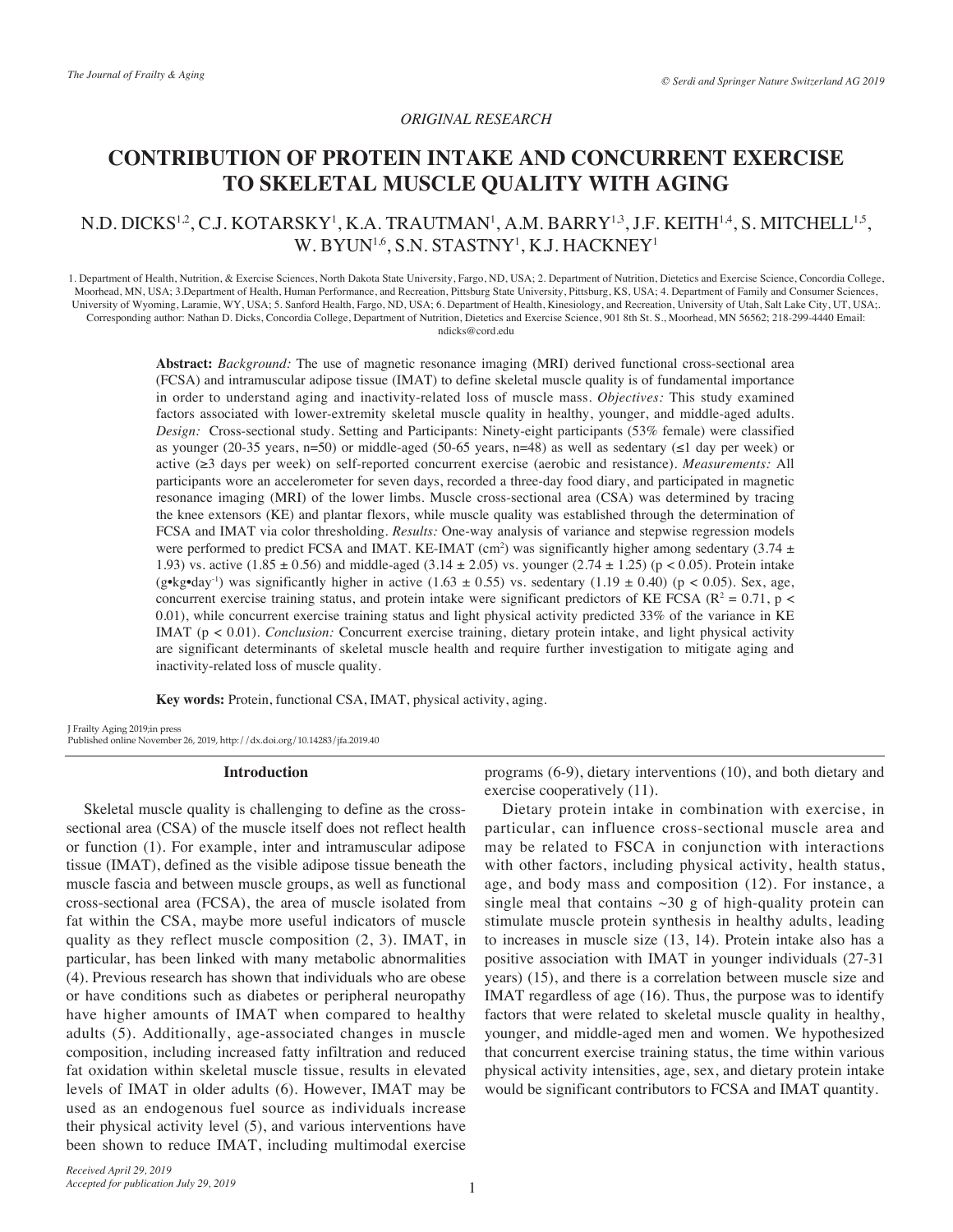## **Methods**

Participants completed three lab sessions, including two in the research laboratory at North Dakota State University campus and one at Sanford Broadway Clinic, Fargo, North Dakota, during this cross-sectional study. The initial visit involved completing a training session on the three-day food diary, along with an informed consent and health history questionnaire. The return visit to the laboratory included the provision of a three-day food diary and an accelerometer. Participants' third visit was to the local hospital to complete magnetic resonance imaging (MRI) of the lower extremity. There was an average of four weeks between visits one and two, due to recruitment meetings and the capacity of the research laboratory, and there were less than two weeks between visits two and three.

## *Participants*

Participants were recruited from the local area through information sessions, flyers, and word of mouth over two years. Participants were included in this study if they were generally healthy: 1) without any conditions that limit protein consumption and regular physical activity, 2) were not taking medications that may influence anabolism (e.g., testosterone therapy), and 3) classified into one of the two age groups: younger (20-35 years of age) and middle-aged (50-65 years of age). They were excluded if they did not meet the above criteria. Eligible participants after being categorized into two age groups: younger and middle-aged and were further subclassified by determining their concurrent exercise training status. Sedentary individuals were not participating in resistance or aerobic exercise more than one time per week. Physically active individuals were participating in three or more days per week of aerobic and resistance exercise at a moderate-tovigorous intensity. Before starting the study, all participants provided written informed consent approved by the university's Institutional Review Board for the protection of human participants.

## *Muscle CSA and FCSA Measurements*

MRI provides a highly detailed image of skeletal muscle tissue that can be analyzed to quantify IMAT, FSCA, and CSA (2, 16). In this capacity, multi-slice analysis of the mid-thigh has been shown to reduce the standard error of the estimate, increase the improvement of the prediction (4), and to assess CSA, FCSA, and IMAT accurately. For this investigation, serial axial plane MRI scans from a 3.0 T Siemens Skyra Intera whole-body scanner (Siemens Healthcare Headquarters, Erlangen, DE) were obtained at the local hospital (Sanford Broadway Clinic, Fargo, ND). Licensed radiology technicians, in collaboration with researchers, obtained images. Participants were positioned with elevated heels and knees to minimize the distortion of the muscles to be analyzed. The MRI settings were as follows: repetition time  $= 3730$  m/s, 10 mm slice-to-slice

interval, 420-500 mm x 328-390 mm field of view. ImageJ version 1.42 (National Institutes of Health, Bethesda, MD) was used to analyze MRI-derived muscle CSA on a personal computer (MacBook Pro, Apple Inc., Cupertino, CA). Images of the left leg from the MRI were analyzed. Knee extensor (KE) images selected for analysis started with the first image in which the rectus femoris was visible proximately to the first slice before the appearance of the gluteal muscles. Depending on the height of the participant, the research started with seven to nine slices. Three slices were used starting with the midpoint slice, with one slice proximal and one slice distal for the upper leg. Plantar flexor (PF) images started with the first analyzable slice for the lateral gastrocnemius and ended when there was no clear distinction between the lateral gastrocnemius and soleus resulting in four to five slices for analysis. Methods for measuring CSA were used by encompassing the KE (vastii group and rectus femoris) and PF (lateral gastrocnemius, medial gastrocnemius, soleus, and flexor longus). Determination of muscle CSA was estimated by carefully tracing the edge of each group of muscles using the freehand tool in ImageJ. The average CSA for each participant was between the selected slices.

FCSA involved an image-analysis thresholding technique, measured using gray-scale thresholding to analyze those regions of the muscle cross-sections corresponding to dark, lean muscle mass. One trained researcher conducted the analysis (NDD). Previous analysis showed that repeated measurements performed by the individual were reliable and reproducible, with an intraclass correlation coefficient of 0.98. The sampling of each slice for pixel intensity of muscle tissue in three locations on both the KE and PF was used to determine the appropriate thresholds for discriminating different tissue types. The threshold value previously collected was applied to the CSA to estimate FCSA, and the difference was the estimated composition of IMAT expressed in  $cm<sup>2</sup>$  and a percentage of muscle area.

## *Dietary Intake and Physical Activity*

To examine dietary intake, participants completed a threeday food diary estimating portions sizes from picture series. Participants were asked to log everything they ingested on two typical days (e.g., weekdays) and one atypical day (e.g., weekend day). Once completed, registered dietitians analyzed energy and macronutrients, including protein intake both as grams per subject and g•kg−1 per subject, using Food Processor Nutrition Analysis software (ESHA, Salem, OR). Completion of all three days of the food diary was required to be included in the analysis.

Habitual physical activity was assessed using an Actigraph GT3X+ accelerometer (Actigraph, Pensacola, FL) for seven consecutive days. Participants were instructed to wear the accelerometer on their right hip during all waking hours except for water activities (e.g., bathing or swimming), and to keep a sleep log to record the time that the accelerometer was removed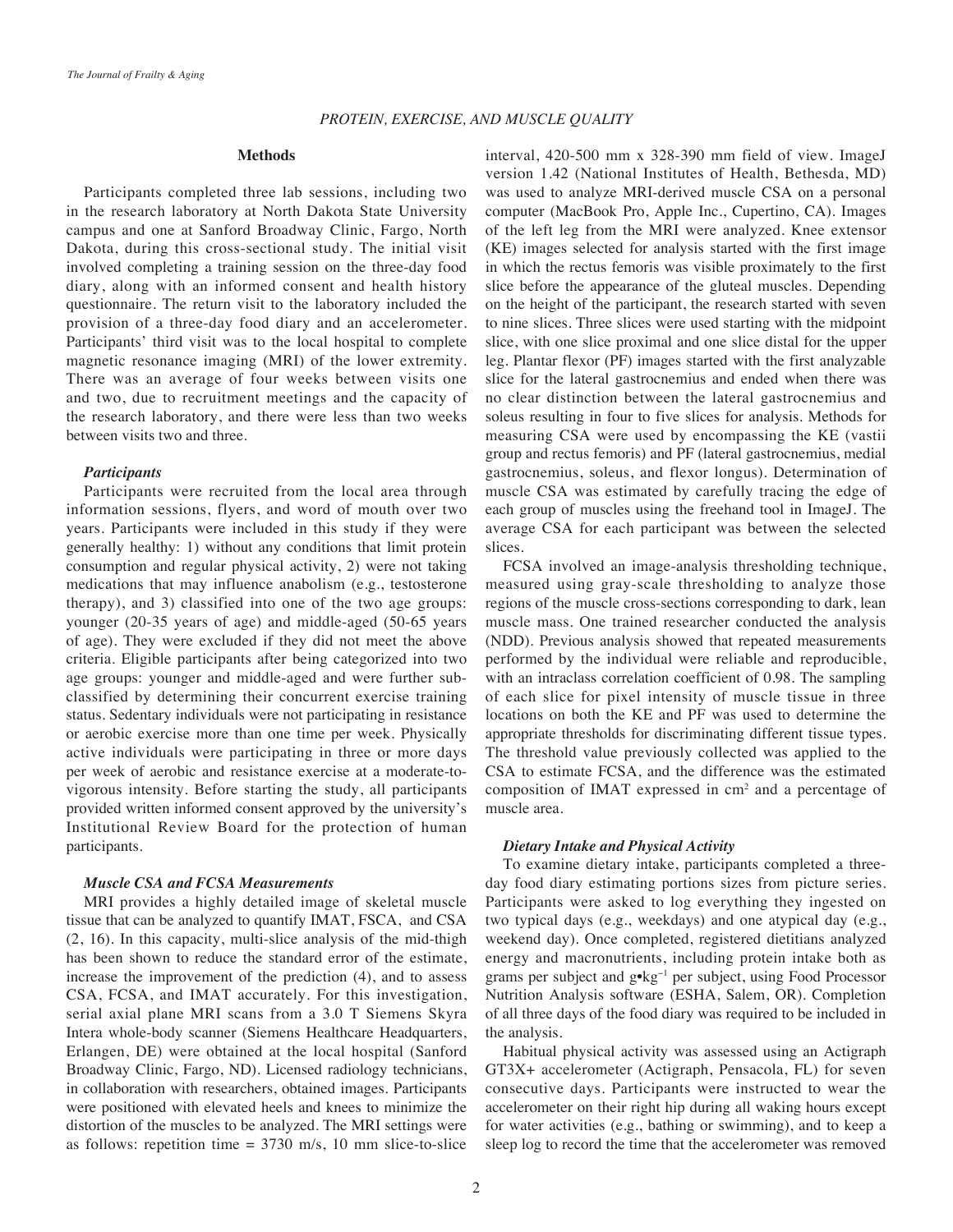#### *THE JOURNAL OF FRAILTY & AGING*

| Table 1                                                                    |  |
|----------------------------------------------------------------------------|--|
| Physical Activity (PA) and Sedentary Behavior (SED) Levels of Participants |  |

| Sedentary $(n=49)$ |                    |                  |                   | Active $(n=49)$      |                          |                  |                  |                   |                      |  |
|--------------------|--------------------|------------------|-------------------|----------------------|--------------------------|------------------|------------------|-------------------|----------------------|--|
|                    |                    | Younger $(n=25)$ |                   | Middle-aged $(n=24)$ | Younger $(n=25)$         |                  |                  |                   | Middle-aged $(n=24)$ |  |
|                    | Male $(n=12)$      | Female $(n=13)$  | Male $(n=11)$     | Female $(n=13)$      | Male $(n=12)$            | Female $(n=13)$  | Male $(n=11)$    | Female $(n=13)$   |                      |  |
| SED /day (min)     | $638.4 + 82.52$    | $599.12 + 69.19$ | $601 + 83.46$     | $588.99 + 73.29$     | $673.6 + 84.39$          | $623.8 + 139.75$ | $637.79 + 114.6$ | $617.2 + 83.6$    |                      |  |
| $LPA/day$ (min)    | $196.14 \pm 83.17$ | $168.89 + 80.25$ | $263.8 \pm 86.11$ | $206.3 + 70.41$      | $150.37 \pm 56.24 \pm 1$ | $216.73 + 91.46$ | $258.52 + 98.14$ | $232.81 + 70.38$  |                      |  |
| MVPA/day (min)     | $31.39 \pm 11.13$  | $28.97 + 11.28*$ | $27.33 + 13.12*$  | $30.05 + 16.48$      | $42.45 \pm 21.02$        | $48.26 + 16.88$  | $37.49 + 18.48$  | $46.16 \pm 16.03$ |                      |  |
| Steps/day          | $6137 + 2360$      | $5907 + 1496$    | $6611 + 2715$     | $6771 + 2512$        | $8010 + 2421$            | $8394 + 2747$    | $8070 + 2239$    | $9113 + 2505*$    |                      |  |

Values are presented as mean  $\pm$  SD. \* Significant difference from SYM (p < 0.05).  $\pm$  Significant difference from SMM (p < 0.05); Note: Sedentary individuals were not participating in resistance or aerobic exercise more than one time per week, Active individuals were participating in three or more days per week of aerobic and resistance exercise at a moderate-tovigorous intensity, Younger (20-35 years of age), Middle-aged (50-65 years of age), SMM = Sedentary Middle-aged Male, SYM = Sedentary Young Male

at night and put back on in the morning. The accelerometers were initialized to collect raw acceleration at 80 Hz, and raw acceleration data was processed using the R-package called GGIR, specially designed for reducing multiday raw acceleration data (17). The acceleration summary data were used to calculated the amount of time (min/day) spent in sedentary behavior (<1.5 metabolic equivalents [METs]), light physical activity  $(>1.5$  to  $<$  3 METs), and moderate-to-vigorous physical activity (MVPA,  $\geq$  3 METs), based on the intensityspecific milli-g cut-points derived from previously validated regression equations (18). Non-wear time was defined as intervals of at least 90 minutes of zero counts, allowing a twominute interval of non-zero counts with a 30-minute window (19). A minimum wear time of four days with ten hours/day was required to be included in the statistical analysis.

#### *Statistical Analyses*

All values are reported as means and standard deviations. One-way analysis of variance (ANOVA) with Bonferroni corrections for multiple comparisons was used to compare variables of physical activity levels and FCSA and IMAT measures between groups defined by concurrent exercise training status, sex, and age. Standard Q-Q plots were consulted to check for the variables' normal distribution. Stepwise regression models were used to examine the relationship of sex, protein intake, concurrent exercise training status, physical activity intensity, and age with FCSA and IMAT. The sample size was selected based on previous studies using regression methods to predict muscle size/quality (20). The two-tailed level of significance was set at  $p < 0.05$ . All statistical analyses were performed using IBM SPSS Statistics (version 24, SPSS, Inc., Chicago, IL).

**Figure 1** Protein intake in Active and Sedentary Younger and Middle-Aged Adults. Values are presented as mean  $\pm$  SD



Significant difference vs. SYM (p < 0.05). † Significant difference vs. SYF (p < 0.05). ‡ Significant difference vs. SMM ( $p < 0.05$ ). § Significant difference vs. SMF ( $p < 0.05$ ). # Significant difference vs. AMM ( $p < 0.05$ ). White and gray bars represent sedentary and active, respectively; AMF = Active Middle-Aged Female, AMM = Active Middle-Aged Male, AYF = Active Younger Female, AYM = Active Younger Male, SMF = Sedentary Middle-Aged Female, SMM = Sedentary Middle-Aged Male, SYF = Sedentary Young Female, SYM = Sedentary Young Male

#### **Results**

All of the recruited 98 participants (46 male, 52 female) completed the study, including 49 sedentary individuals (n  $= 25$ , age  $= 26.3 \pm 4.7$  years; n  $= 24$ , age  $= 57.9 \pm 4.5$  years) and 49 active individuals ( $n = 25$ , age = 23.0  $\pm$  3.1 years;  $n = 24$ , age = 57.3  $\pm$  4.0 years). Protein intake (g•kg•day<sup>-1</sup>) was significantly higher in active  $(1.63 \pm 0.55)$  vs. sedentary  $(1.19 \pm 0.40)$  (p < 0.05) and among the active-younger group compared to all of the sedentary groups (Figure 1). Figure 2 depicts the FCSA and IMAT in the KE and PF. IMAT (cm2 ) was significantly higher in sedentary  $(3.74 \pm 1.93)$  vs. active  $(1.85 \pm 0.56)$  as well as in older  $(3.14 \pm 2.05)$  vs. younger  $(2.74$  $\pm$  1.25) (p < 0.05). Table 1 shows the differences in physical activity intensity of participants based on accelerometry. Sex,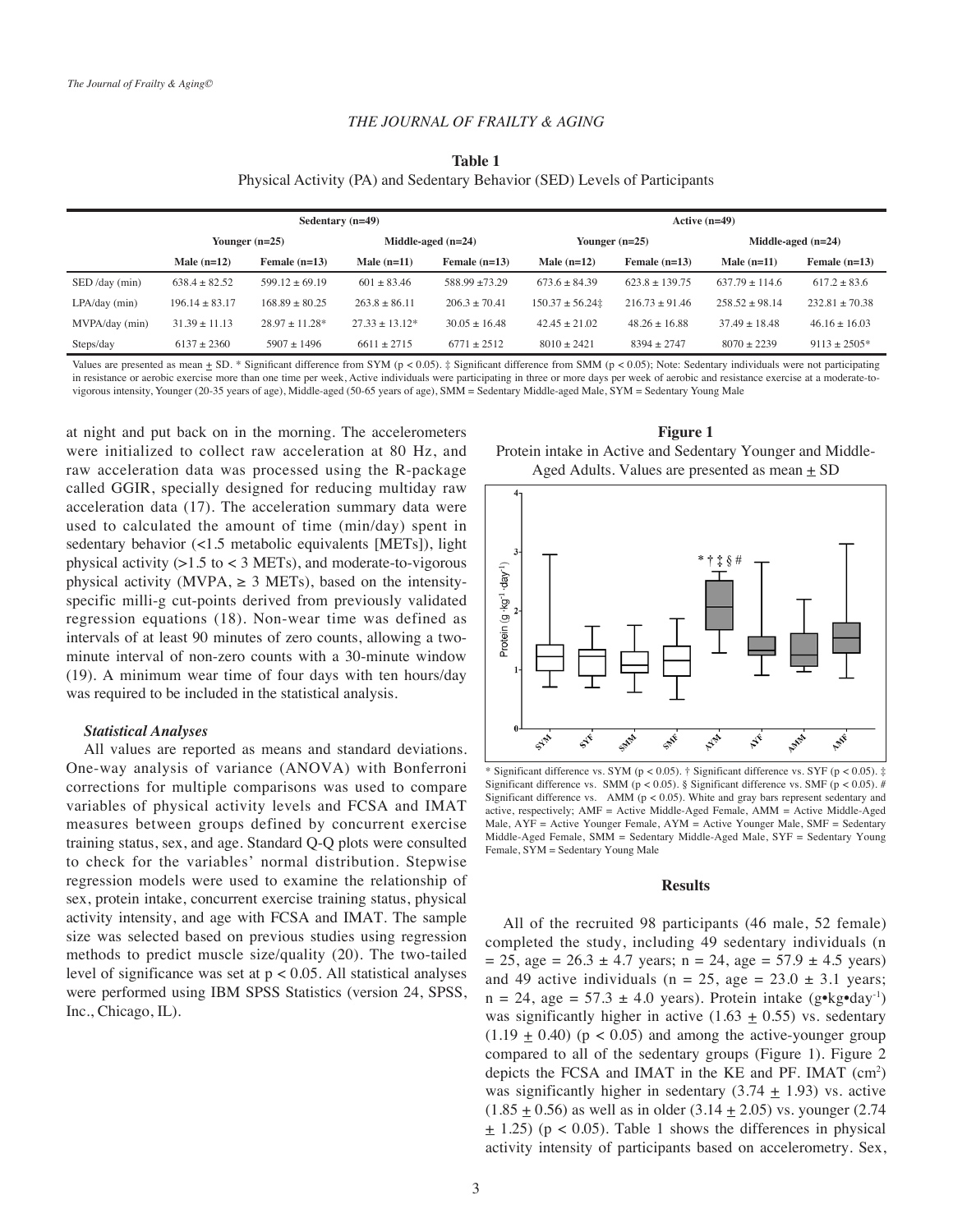## *PROTEIN, EXERCISE, AND MUSCLE QUALITY*

## **Figure 2**

A) Knee Extensor Muscle Functional Cross-sectional Area, B) Knee Extensor Muscle Intermuscular Adipose Tissue, C) Plantar Flexor Muscle Functional Cross-sectional Area, and D) Plantar Flexor Muscle Intermuscular Adipose Tissue in Active and Sedentary Younger and Middle-Aged Adults. Values are presented as mean  $\pm$  SD



\* Significant difference vs. SYM (p < 0.05). † Significant difference vs. SYF (p < 0.05). ‡ Significant difference vs. SMM (p < 0.05). § Significant difference vs. SMF (p < 0.05). § Significant difference vs. AYM (p < 0.05). { Significant difference then AYF (p < 0.05). # Significant difference vs. AMM (p < 0.05). White and grey bars represent sedentary and active, respectively; AMF = Active Middle-Aged Female, AMM = Active Middle-Aged Male, AYF = Active Younger Female, AYM = Active Younger Male, SMF = Sedentary Middle-Aged Female, SMM = Sedentary Middle-Aged Male, SYF = Sedentary Young Female, SYM = Sedentary Young Male

age, concurrent exercise training status, and protein intake significantly predicted 71% of the variance in FCSA (F (1, 94)  $= 58.12$ ,  $R^2 = 0.714$ , adjusted  $R^2 = 0.702$ ,  $p < 0.001$ , Table 2). Physical activity intensity indicators were removed from the stepwise model, given they were not significant predictors: sedentary (t=-0.483, p =0.629); light (t=-0.093, p =0.926); MVPA ( $t = -0.355$ ,  $p = 0.724$ ). Concurrent exercise training status and light physical activity predicted 34% of the variance in KE IMAT (F  $(1, 95) = 24.84$ , R<sup>2</sup> = 0.343, R<sup>2</sup> adjusted = 0.330, p < 0.001, Table 2). Sex was the only significant predictor of PF FCSA (F  $(1, 96) = 47.23$ , R<sup>2</sup> = 0.330, R<sup>2</sup> adjusted = 0.323, p < 0.001, Table 3). Concurrent exercise training and age significantly predicted PF IMAT (F  $(1, 96) = 39.04$ ,  $R^2 = 0.451$ ,  $R^2$  adjusted = 0.440,  $p < 0.001$ , Table 3).

#### **Discussion**

In this cross-sectional investigation, younger and middleaged adults were classified as active or sedentary based on the self-reported concurrent exercise training status, physical activity intensity of participants was quantified with accelerometry, and dietary protein intake was estimated from three-day food diaries. Muscle quality was examined using MRI derived FSCA and IMAT measurement. The main finding of this study was that 71% of the variance in KE FCSA was predicted by age, sex, concurrent exercise training, and protein intake; leaving only 29% of factors unaccounted. Dietary protein intake increases skeletal muscle protein synthesis, and over time, can increase and maintain muscle mass as we age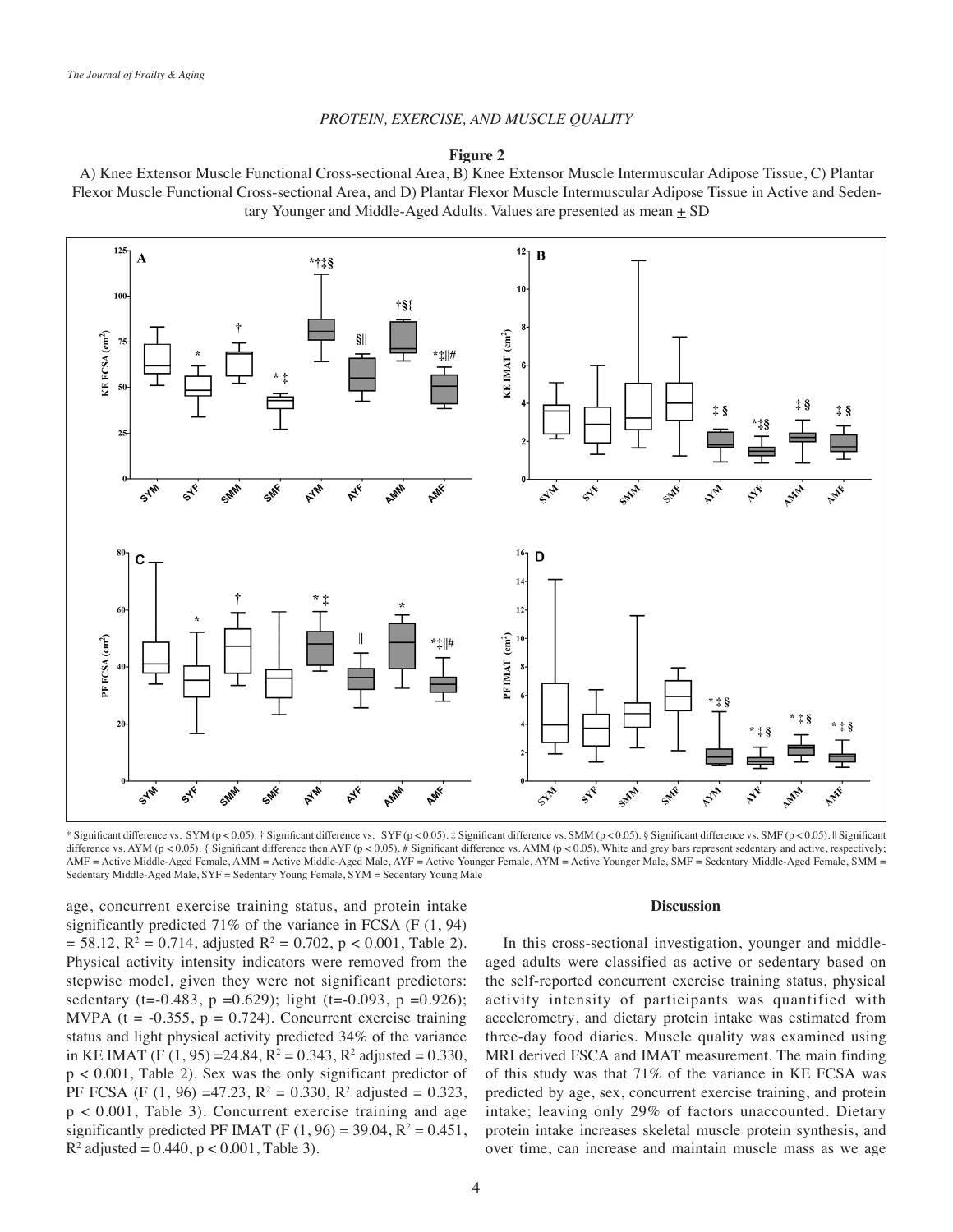#### *THE JOURNAL OF FRAILTY & AGING*

(21). Protein intake, in this investigation, was highest in active, younger, males  $(2.05 \pm 0.46)$  compared to all other groups  $(1.32 \pm 0.43)$ , and all groups were well above the recommended daily allowance  $(g \cdot kg \cdot d^{-1})$  (22). These data, in particular, emphasize the importance of concurrent exercise training in combination with adequate dietary protein intake for muscle quality with early aging as recent groups have advocated for higher protein intake when both healthy  $(1.0 -1.2)$  g) and when malnourished or with illness  $(1.2 - 1.5)$  g $(23)$ .

## **Table 2**

Stepwise regression determinants for predicting KE muscle quality

|                                     | Unstandardized β | <b>SE</b> | p-value |
|-------------------------------------|------------------|-----------|---------|
| $KE FSCA (n=98)$                    |                  |           |         |
| Constant                            | 24.88            | 3.89      | < 0.001 |
| Gender                              | 20.39            | 2.01      | < 0.001 |
| <b>Concurrent Training Exercise</b> | 8.56             | 1.94      | < 0.001 |
| Age                                 | $-0.17$          | 0.05      | 0.002   |
| Protein Intake                      | 0.076            | 0.03      | 0.004   |
| $R$ -squared = .714                 |                  |           |         |
| Adjusted R-squared $= .702$         |                  |           |         |
| $KEIMAT (n=98)$                     |                  |           |         |
| Constant                            | 2.99             | 0.39      | < 0.001 |
| <b>Concurrent Training Exercise</b> | $-1.92$          | 0.28      | < 0.001 |
| Light physical activity             | 0.004            | .002      | 0.033   |
| $R$ -squared = 343                  |                  |           |         |
| Adjusted R-squared $=.330$          |                  |           |         |

Note: FCSA = Functional Cross-Sectional Area, IMAT = Intramuscular Adipose Tissue,  $KE = Knee$  Extensors

## **Table 3** Stepwise regression determinants for predicting PF muscle quality

|                              | Unstandardized $\beta$ | SE   | p-value |  |  |
|------------------------------|------------------------|------|---------|--|--|
| $PF FSCA (n=98)$             |                        |      |         |  |  |
| Constant                     | 23.62                  | 2.56 | < 0.001 |  |  |
| Gender                       | 11.49                  | 1.67 | < 0.001 |  |  |
| $R$ -squared = .033          |                        |      |         |  |  |
| Adjusted R-squared $= 0.323$ |                        |      |         |  |  |
| $PF IMAT$ (n=98)             |                        |      |         |  |  |
| Constant                     | 4.02                   | .519 | < 0.001 |  |  |
| Concurrent Training Exercise | $-3.09$                | .366 | < 0.001 |  |  |
| Age                          | 0.22                   | .011 | 0.45    |  |  |
| $R$ -squared = 451           |                        |      |         |  |  |
| Adjusted R-squared $=.440$   |                        |      |         |  |  |

Note: FCSA = Functional Cross-Sectional Area, IMAT = Intramuscular Adipose Tissue, PF = Plantar Flexor

Despite established health benefits of increased regular physical activity, the time spent within the various intensities was not associated with reduced IMAT in younger or middleaged adults. In particular, given the relationship between higher light physical activity was positive  $(\beta=0.004)$  with IMAT; rather than negative, which would disagree with other investigators exploring more extreme types of reduced physical activity models (e.g., limb suspension) (24). Most of the previous research, exploring IMAT content of KE has been among groups of individuals with obesity, diabetes, or peripheral neuropathy. Therefore, given this study explored generally healthy aging adults, any elevated IMAT levels may still have been well below any threshold that could interfere with metabolism and muscle quality.

Although we found that concurrent exercise training and protein intake were essential factors for KE FCSA, only sex was associated with PF FCSA. Further, only concurrent training exercise and age were related to PF IMAT content. Differences in muscle protein synthesis rates based on fiber type may explain the inability to identify as many predictive factors of muscle quality in the PF. In the analysis of the PF, the inclusion of the soleus, that is predominately slow-twitch muscle is contrasting to the faster twitch gastrocnemius and knee extensors muscle group that was analyzed. Mettendorfer et al. (2005) found small  $(>15\%)$  but significant differences in myofibrillar and sarcoplasmic muscle protein synthesis rates between slow-twitch versus fast-twitch muscles (25). Further, the muscles of the lower limb do not hypertrophy to the same degree as the KE; thus, limiting the predictability of muscle quality in the PF with aging (25).

The strengths of this investigation were the determination of IMAT and FSCA from MRI images and the objective measure of PA through accelerometry. The limitations were the assessment of self-reported concurrent exercise training status that could have been assessed with objective measures, and the estimates of protein intake were based off participant estimates in their food logs associated analysis in dietary software.

#### **Conclusion and Implications**

Concurrent exercise training, protein intake, and light physical activity are significant determinants of skeletal muscle health in younger and middle-aged adults. This knowledge may help mitigate age- and inactivity-related loss of muscle quality. Understanding the factors that may impact muscle quality with aging represent important areas of investigation in the future, given the healthcare-related burden that will be present as a higher proportion of the population becomes 65 years and older.

*Source of Funding:* We acknowledge research funding support from Sanford Health/ NDSU Collaborative Research Seed Grant Program.

*Conflicts of Interest:* There are no conflicts of interest.

*Ethics declaration:* The host university's Institutional Review Board for the protection of human participants approved all